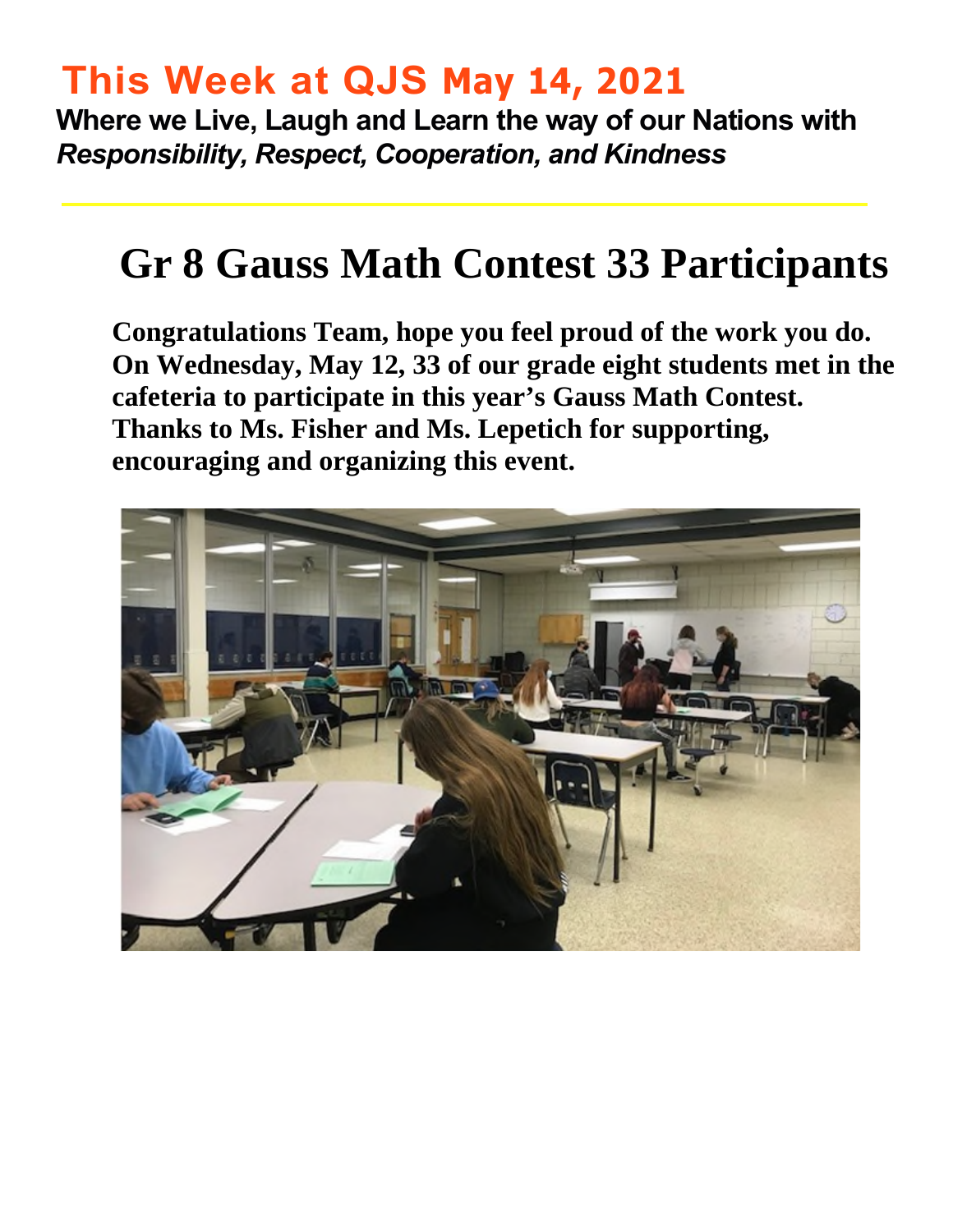### **English Department Aiming for Excellence Using Data to Improve Learning**  Grade 8 School Wide Write **November 2020 and May 2021**

In November, Grade 8s at QJ participated in our first ever School Wide Write. The purpose of the November write was to help us plan for instruction and develop class profiles. Students completed an impromptu write, "The Best Day Ever". The pieces we assessed showed humour and insight.

This May, students will create a second piece by tackling one of the following topics: A Special Memory; Lessons Learned; A Problem Solved. Grade 8s are going to incorporate interesting narrative leads, include thoughts and feelings and ensure their narratives spark an emotive response in the reader.

Both English teachers and students are looking forward to seeing the growth in writing style and form. Stay Tuned for results!





Nuts & Scents Free School



**For some it is allergy season, if you have seasonal allergies you will be aware of predictable symptoms when you do the Daily Health Check; your child is able to come to school.**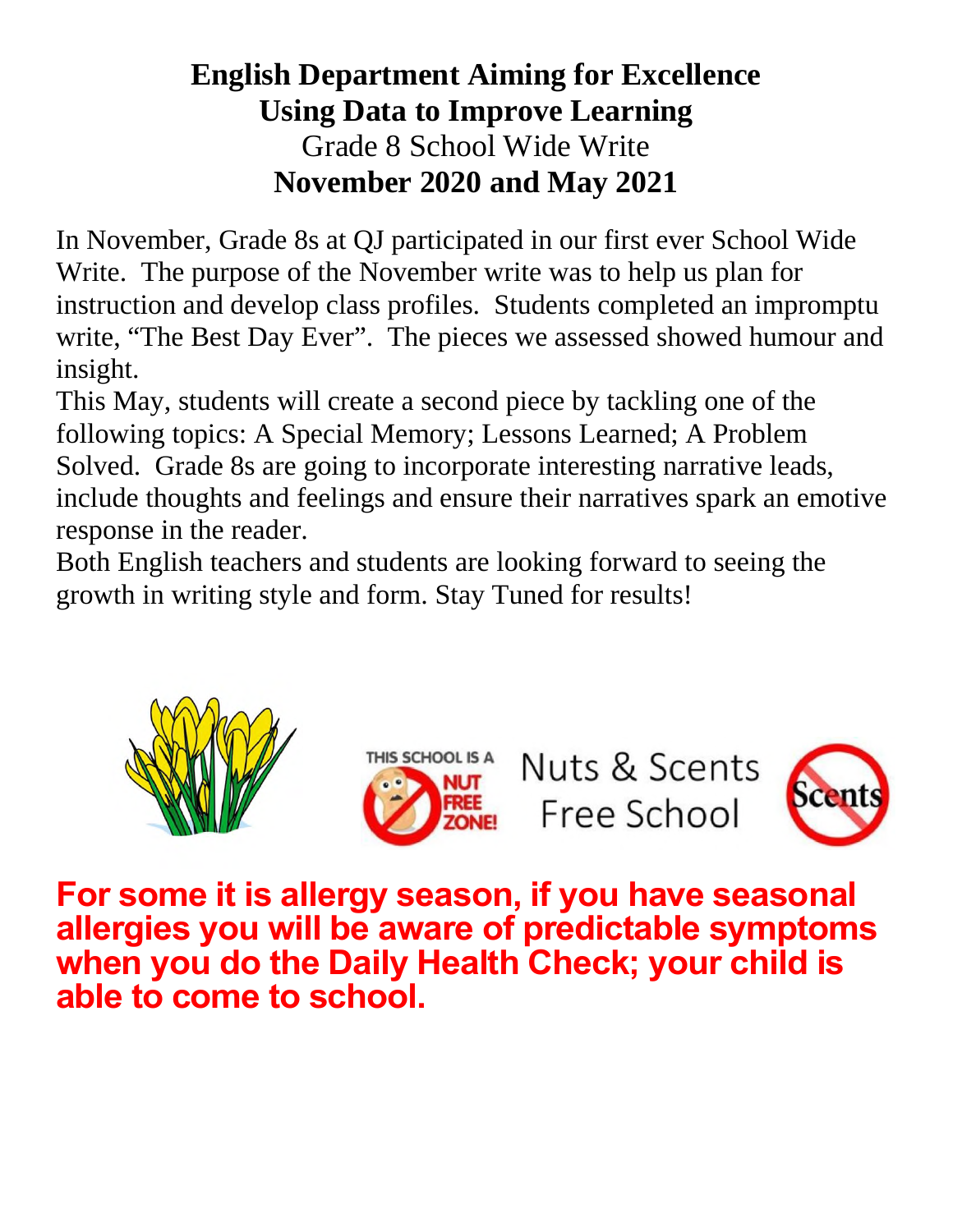### **Reminder! Just in case you would like to register.**



#### **Cariboo, Chilcotin, Coast: May 18th, 2021 7- 8pm PST**

Registration: [https://zoom.us/webinar/register/WN\\_9uZxN\\_RQT4S2ULtB2\\_Woow](https://zoom.us/webinar/register/WN_9uZxN_RQT4S2ULtB2_Woow)

WorkBC.ca is facilitating a one-hour interactive webinar to help parents and caregivers support youth as they explore career options. This virtual event is designed for parents of grade 9-12 students wanting to enhance their career coaching skills and gain exposure to WorkBC.ca tools to help with their youth's career path.

#### Many ways to access the workshop: Facebook, Instagram, Twitter **Facebook:**

WorkBC.ca is facilitating a one-hour interactive webinar to help parents and caregivers support youth as they explore career options. This virtual event is designed for parents of grade 9-12 students wanting to enhance their career coaching skills and gain exposure to WorkBC.ca tools to help with their youth's career path.

Cariboo, Chilcotin, Coast, join us on from 7pm-8pm:

May 18th ([https://zoom.us/webinar/register/WN\\_9uZxN\\_RQT4S2ULtB2\\_Woow](https://zoom.us/webinar/register/WN_9uZxN_RQT4S2ULtB2_Woow))

#### **Instagram:**

Wondering how to start a career conversation with a young person in your family?

@WorkBC.ca is facilitating a one-hour interactive webinar to help parents and caregivers support youth as they explore career options.

Cariboo, Chilcotin, Coast, join us on from 7pm-8pm - Links in comments May 18th (<https://bit.ly/3tfjZ01>)

#### **Twitter:**

Looking for tools to help your youth discover the career of their dreams and start a career conversation with them? @WorkBC.ca can help!

Cariboo, Chilcotin, Coast, join our webinar from 7-8pm on May 18th (<https://bit.ly/3tfjZ01>)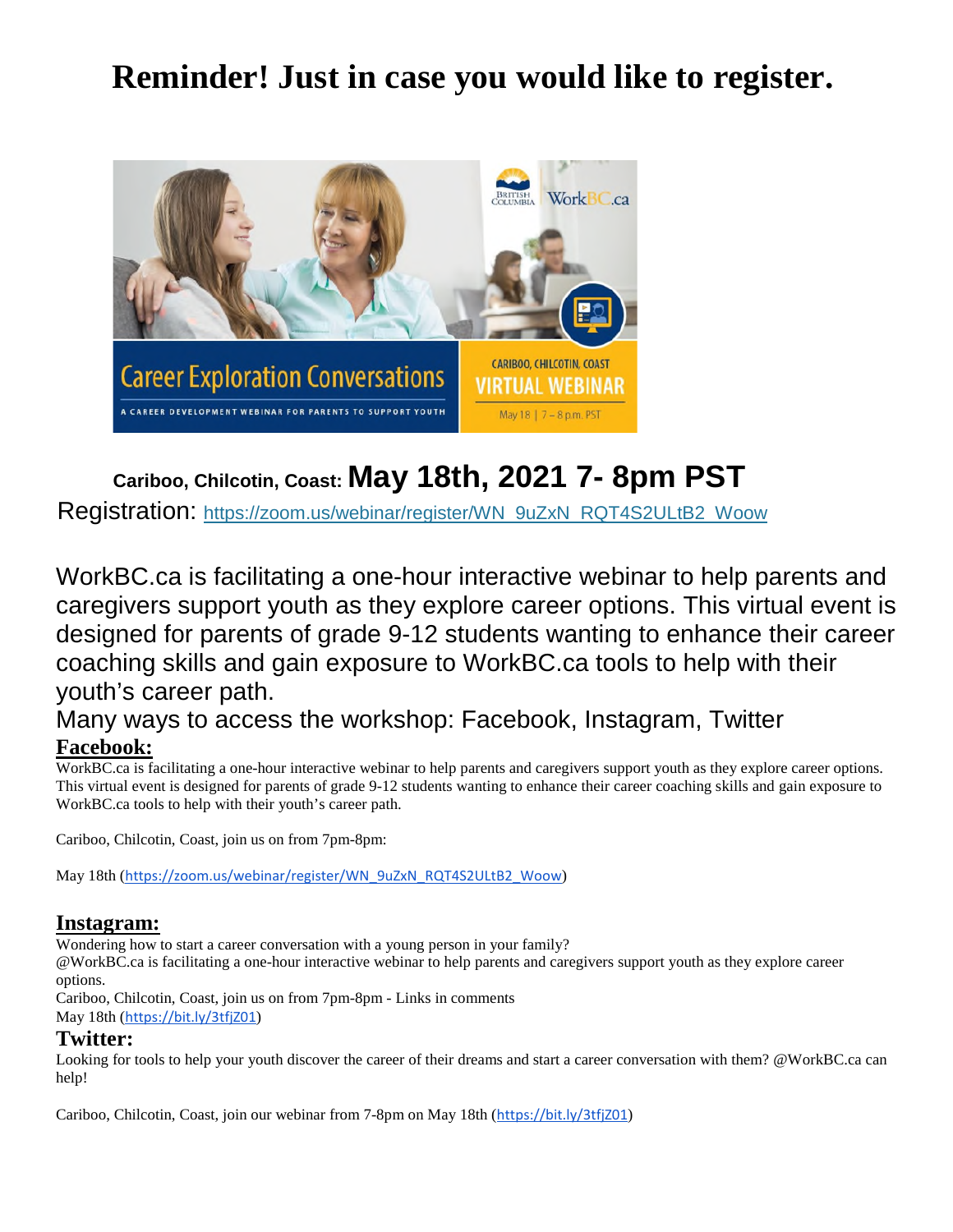## **PAC UPDATE Next Virtual meeting – Wednesday, May 26**

**Executive.** 

Melissa Pollock – President Kelly Olsen - Vice President Tania Fuccenecco – Treasurer Nancy Lilienweiss – Secretary



# **PAC FUNDRAISER!**

# **TRUEARTH**

# Welcome to Q J S P A C

# **Fundraising with Tru Earth**

# **TWO special offers going on! Woohoo! FREE shipping for Canada and USA! Shop here, help to the planet and our school**

<https://fundraising.tru.earth/qjsPAC>



**Taking a break in the sun, and Eye Spy is the Name of the Game. Memories of good times together.**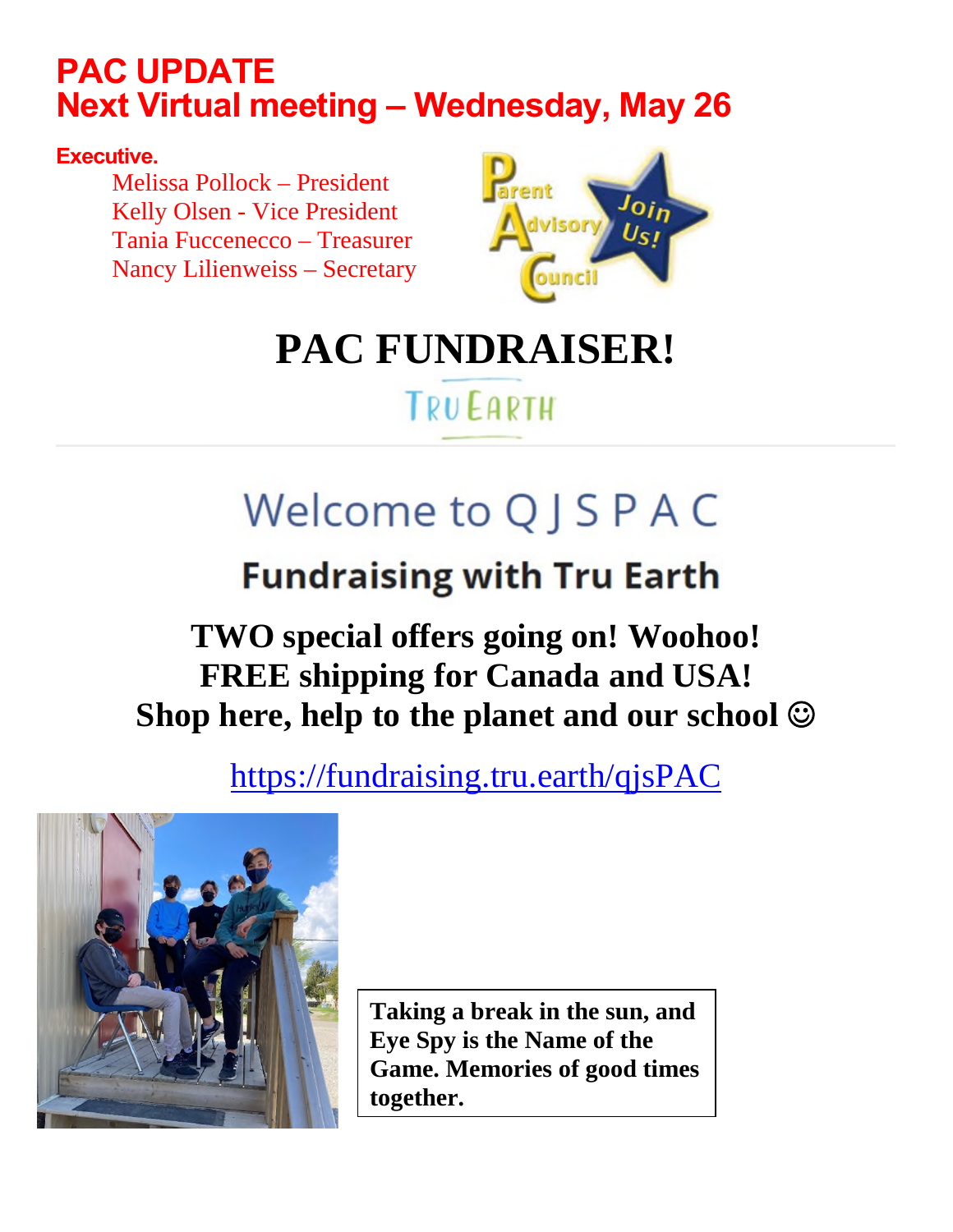

# **NEW: IN THE PARENT'S CORNER Information for Parents**



Many are struggling to keep a positive mindset during these trying times. Youth are particularly vulnerable to dark thoughts and feelings. If your child might feel in need of someone to reach out to in the middle of the night, Foundry BC has many resources for Emotional Support for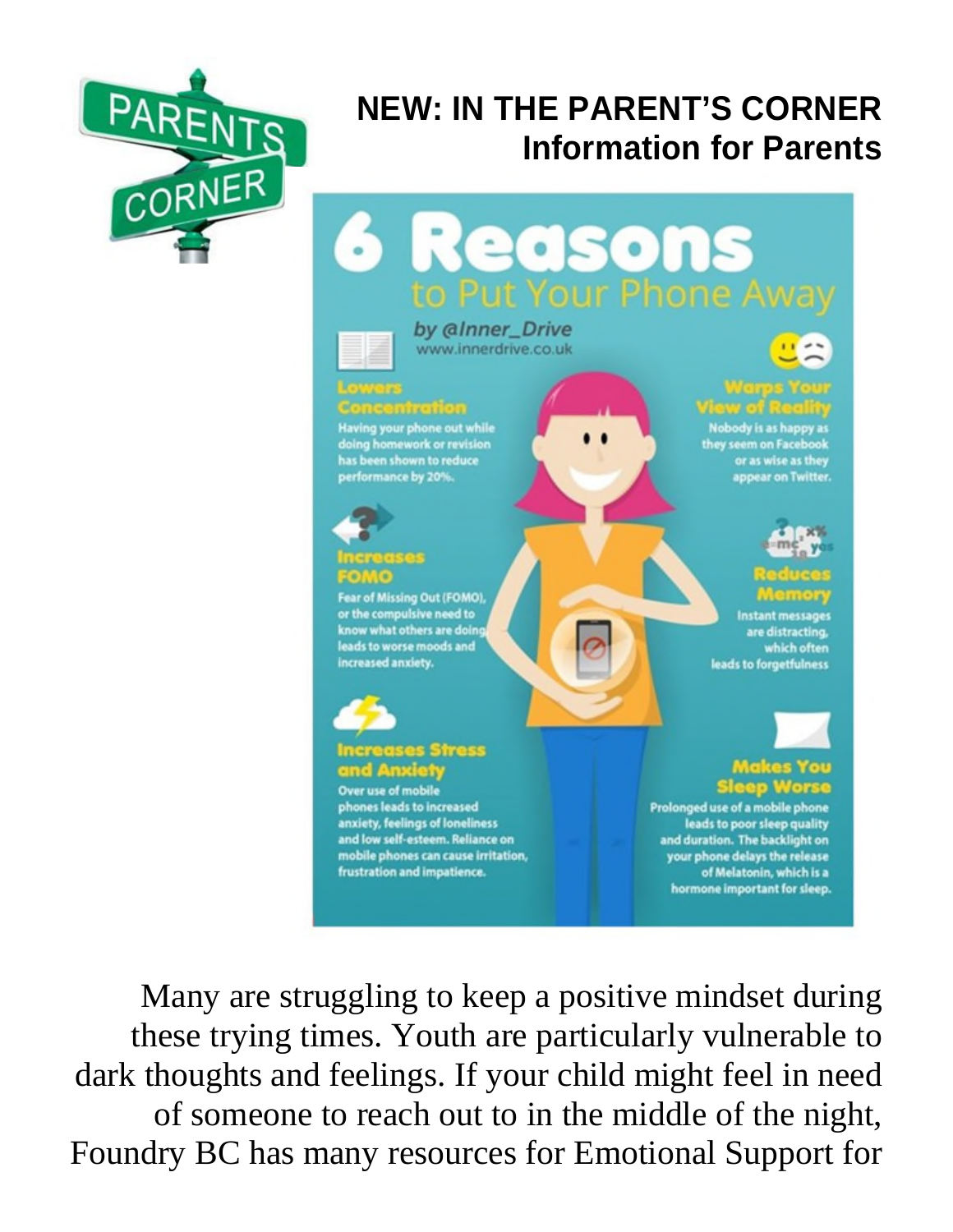# Youth. Go on line and download their App Foundry BC Or to their website https://foundrybc.ca/

**FOUNDRY'S PROVINCIAL VIRTUAL SERVICES** 



**\*\*If you have concerns or would like support for your child please contact one of our counselors:** 

**[Peterjespersen@sd28.bc.ca](mailto:Peterjespersen@sd28.bc.ca)**

**[Jenniferstevenson@sd28.bc.ca](mailto:Jenniferstevenson@sd28.bc.ca)**



**Custom Hand Painted Bi-Planes** 

**Gift Creations in Grade 9 Wood Class**